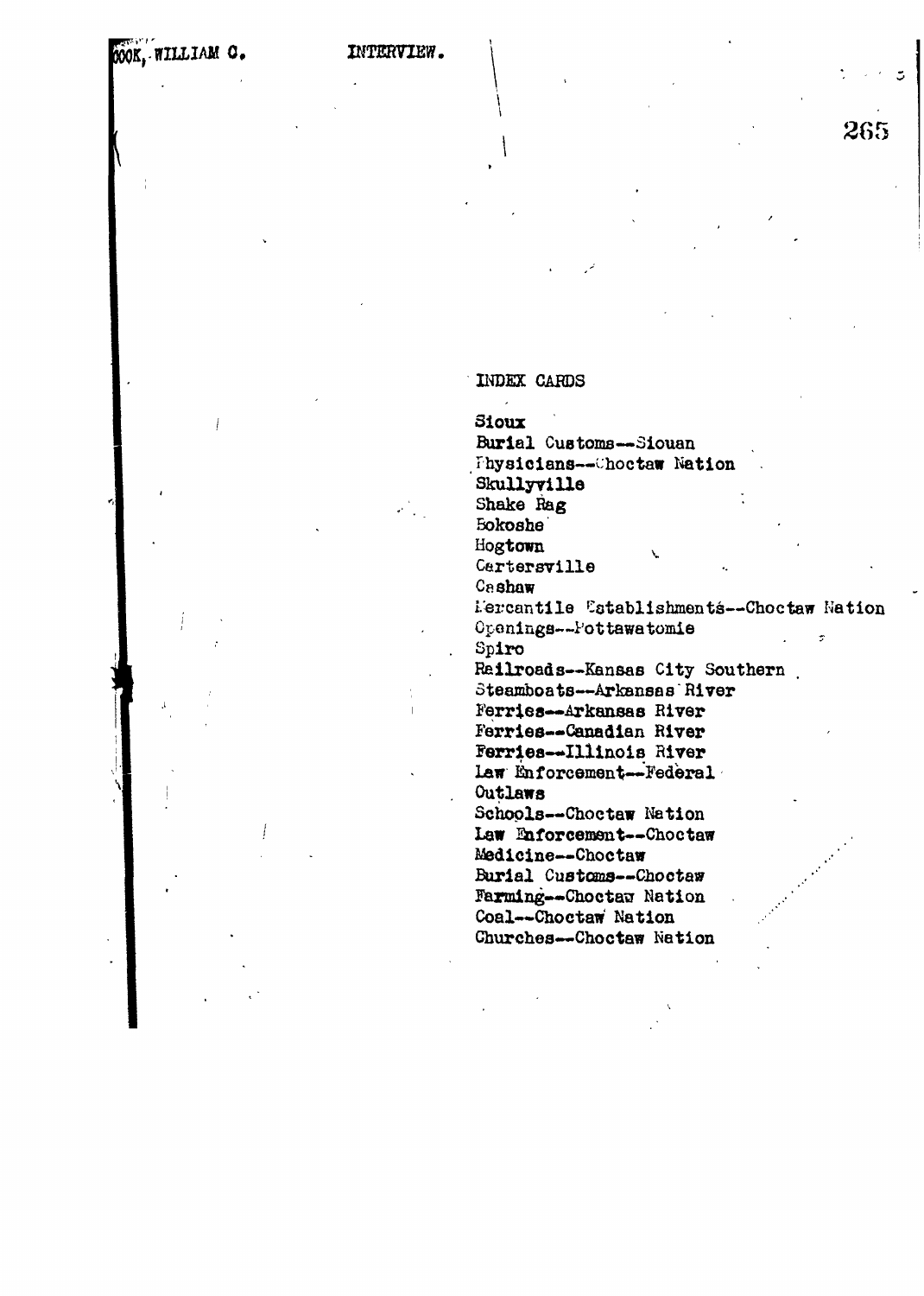COOK, WILLIAM C.

 $5203$  INTERVIEN.

266

Wm C. Cook

 $\ddot{\phantom{0}}$ 

From a personal interview with the subject.

Muskogee, Oklahoma, Route 5.

L. W. Wilson, Field Worker Indian-Pioneer History- S-149. April 8, 1937.

There is no trace of Indian blood, of any kind, in any of my people. We are all of English and Irish descent.  $\overline{1}$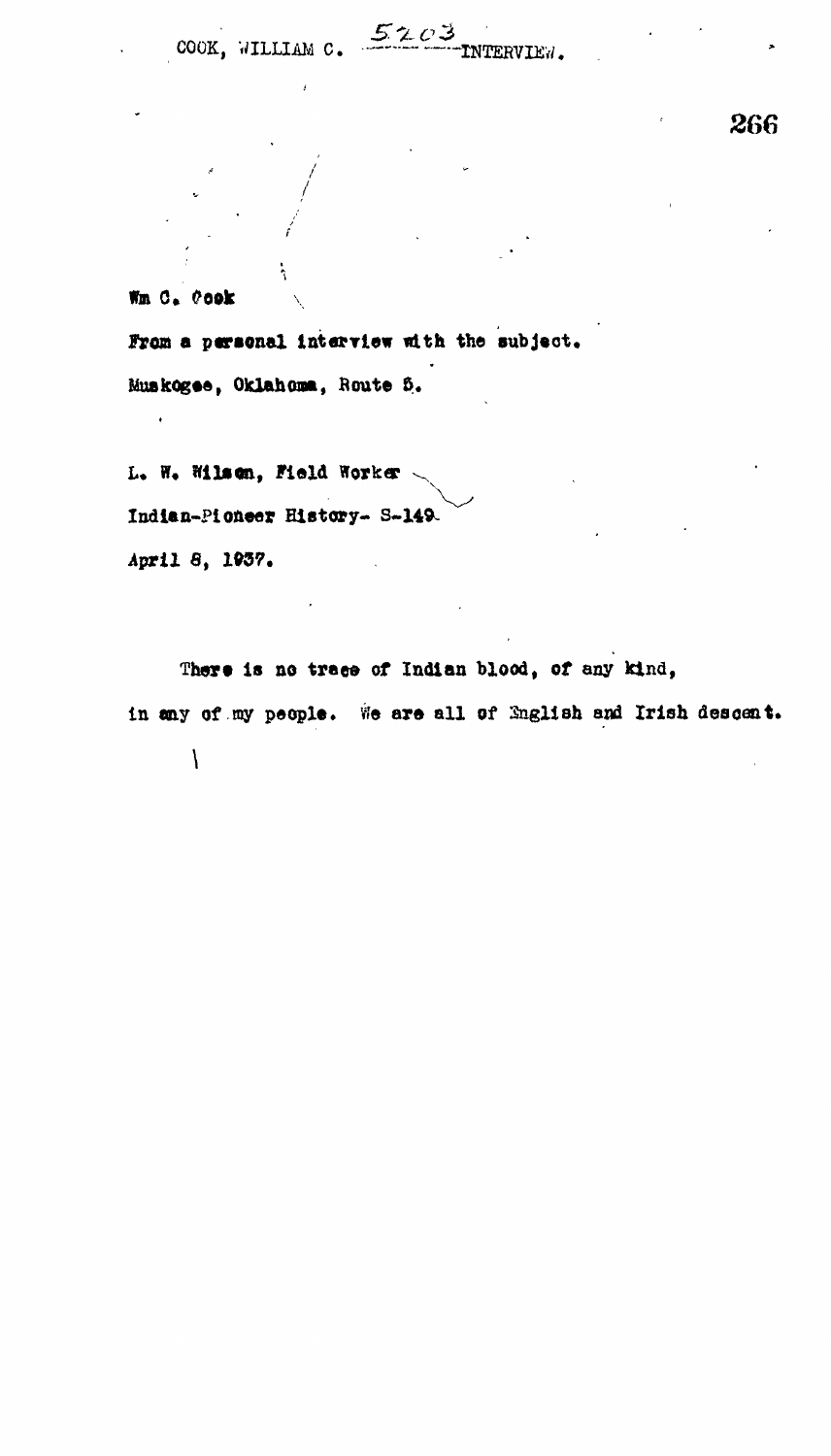I was born May 25, 1876 at Waldrow, Arkansas near the Indian Territ**ory Line.** */*

*,* **Ira ^ook was born In Indiana In 1841. Died 1918 and is buried at Oowllngton, Oklahoma.**

**m**<sub>.</sub> Elizabeth Wilkerson-Cook was born in Missouriin 1851. Died 1915 and im y **buried at Cowlington, Oklahoma.**

**My father was educated in Indiana and. studied to become a practicing** physician. He came to Missouri dust at the outbreak of the Civil War far the purpose of practicing medicine end secured-14-cease as a practicing physician. After the war he received license also to practice in Arkansas **phyaioian.. After the war he received license alao to practice in Arkansas**

## CIVIL WAR

**I have heard father tel l aany interesting stories of the war and,his personal experiences! the battles in which he waa engaged etc , bat I do not recall any thing that has not been recorded In history, If one will follow** the doings of the Confederate Army under General Price as father was with **the doings of. the Confederate Amy under General Price aa father was with** his contingent throughout the war. **his contingent throughout the war. -\*,**

## LIFE OF A YOUNG MAN JUST OUT OF THE ARMY

*UTS* **OF A YOUNG** *irJN* **JP3T OPT OF THK** Father, together with some three or four of his old comrades, returned to Missouri, **Nought themselves** some now wagons, teams and harness with the **intentions of doing some pioneering farther west into Colorado.**

**They were stopping at the old Blossom Hotel, at Kansas City, Missouri, ifcen they conoeived the idea and naturall> their trip westwaid started from this point. The object of their going to Colorado wee beoauae news came** in daily of a big gold finding at Leadville and they thought not only of gold. partitular father, for he intended to practice medicine.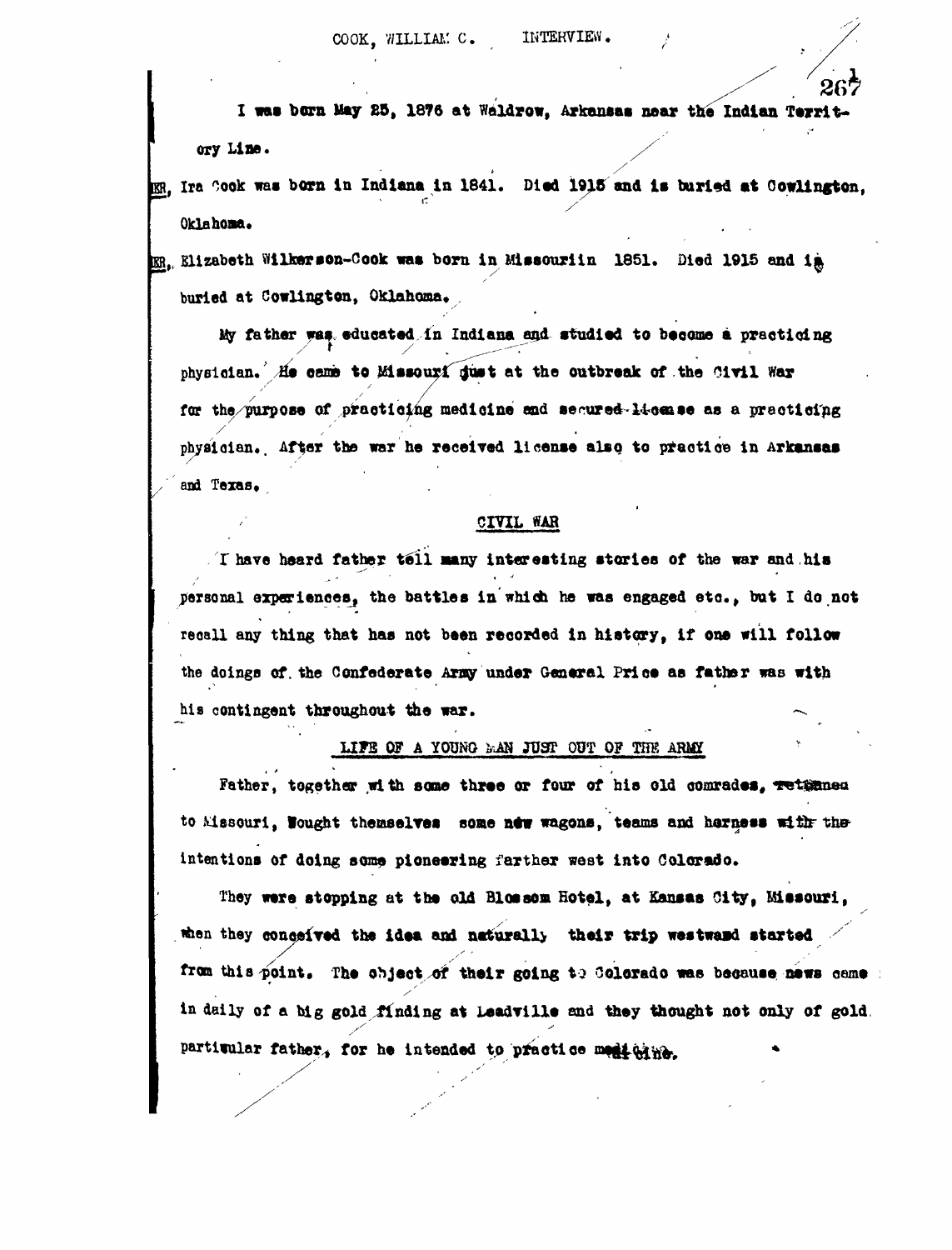*2G8*

**. • . • p # «**

He has told me how the wild Indians on some two or three occasions raided their purty and in one instance one of the party was killed. The rest of them never did get farther than Cheyenne Wells, Colorado. He has told me that when they would go into camp at night that they would get all their wagons in a circle, put their horses inside this **oixole, as well as themselves, so If the Indians molested them they oould use their wagons as a means of barracks and also to keep their horses** from being stolen.

The only laws was the six-shooter carried on their hips and rifles in their wagons. If a man was caught stealing a horse, and that was their **prized possessions, they.thought shooting too good and they would give** him a neek-tie party( hang him it th a rope to a tree).

The Sioux Indians were the ones he encountered most, and from his observation and older men he contacted he learned much about them. These **Indiana lived in tee-pfes, with no certain place for their hone. They** lived principally on Buffalo meat and other wild game. The women folk **did all the work, cooking, oaring for the ponies and children. Ifre papooses and children stayed with their mothers entirely until thirteen or fourteen** years old end then they were under the man and the man always hoped for **him to be a brave (a warrior}.**

The men did the hunting, fishing and fighting. The braves' delight was to invade and terrify emigrants, **Will them**, scalp them and take their horses and belongings. The ones getting the most acalps was the greatest warrior of the tribe.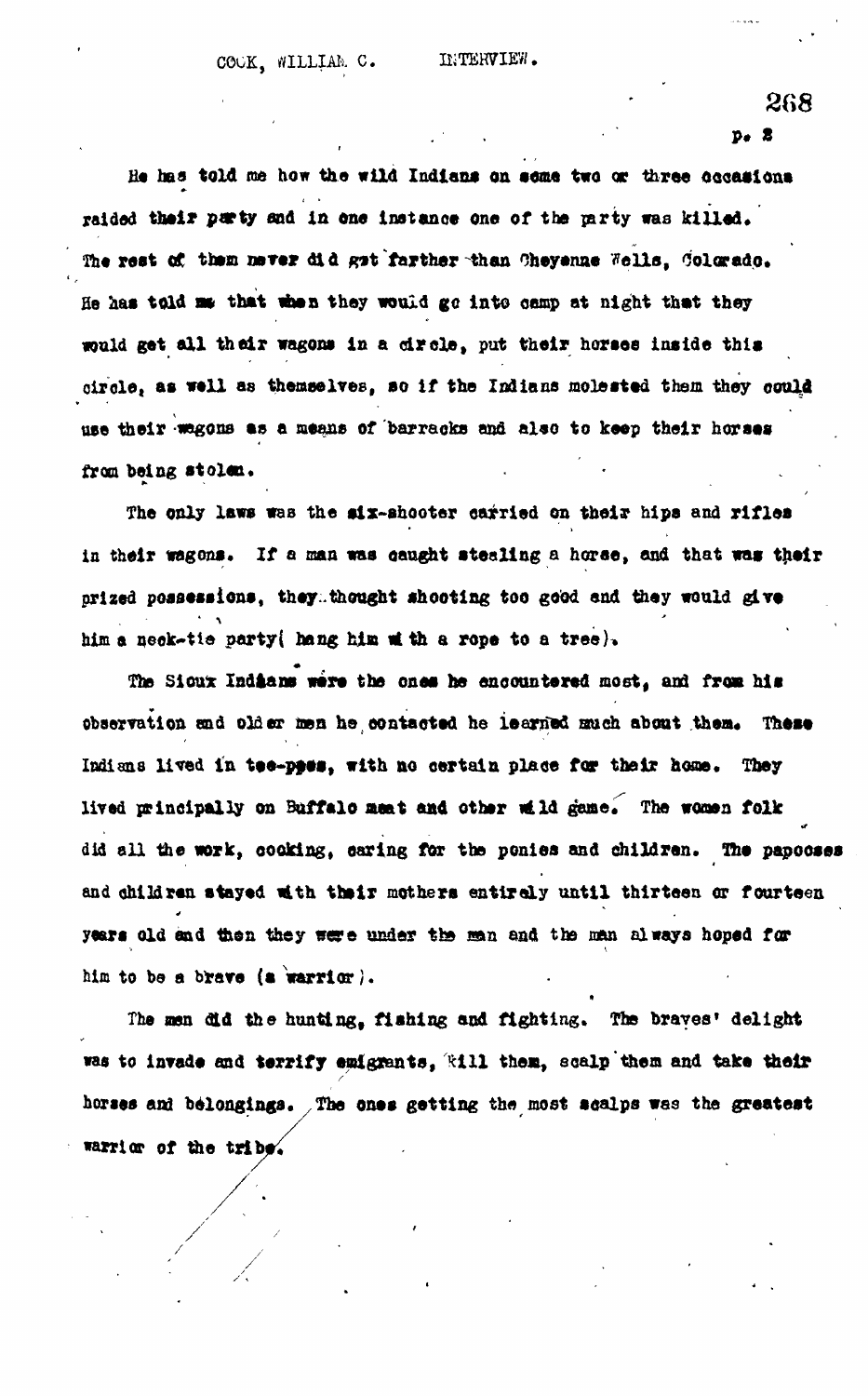COOK, WILLIAM C. INTERVIEW.

**These Indians traveled In single file all mounted. The reason** they did this was to keep the white man from telling how many of them **they did this wets to iceop the iwaito man** *from* **telling how roany of thorn** were in the tribe. If they ran across their trail one could not tell **if there was twenty-five, fifty or one hundred, or any amount would make** one beaten path.

The men cared no more for their women, or not as much, as a slave in the South before the Civil War. They did, however, reverence their **dead more than the llYlng, both men and women. They liked to go back** and visit the burial places of their dead. They would gather up the *If •* **i** bones and *twice* mem back to suate the *nome* in. Sometimes they would their back their dead and wrap when in a buffale hide and put them high in the air on platforms made of poles or in a tree and usually wrapped with him his rifle, skinning -knife, blankets, bowls etc., believing they would need them after they left this world to go to their Happy Hunting Ground. : • / ' / •

**need then after they left this w«ld to go to their Happy Hunting Ground\*** now ar these things and find a body they of tentimes took the things wrapped up in the hide. When the Indians found this cut they would go on the war path, and this one thing alone made them furiously mad at the pale-faces, as they called **one them,**  $\begin{pmatrix} 1 & 0 & 0 \\ 0 & 0 & 0 \\ 0 & 0 & 0 \\ 0 & 0 & 0 \\ 0 & 0 & 0 \\ 0 & 0 & 0 \\ 0 & 0 & 0 \\ 0 & 0 & 0 \\ 0 & 0 & 0 \\ 0 & 0 & 0 & 0 \\ 0 & 0 & 0 & 0 \\ 0 & 0 & 0 & 0 \\ 0 & 0 & 0 & 0 \\ 0 & 0 & 0 & 0 & 0 \\ 0 & 0 & 0 & 0 & 0 \\ 0 & 0 & 0 & 0 & 0 \\ 0 & 0 & 0 & 0 & 0 & 0 \\ 0 & 0 & 0 &$ 

and started back they were escorted through by United States troops and experienced no trouble on their return trip. With the loss of one of their own and the persuasien of others on the trail coming. back East was why they came. After I grew/up and talked • to Dad,  $\vec{R}$  told him he was a tender\* **W -** *<sup>i</sup>* **,** *^* **W** foot and couldn't take it.

289

**3**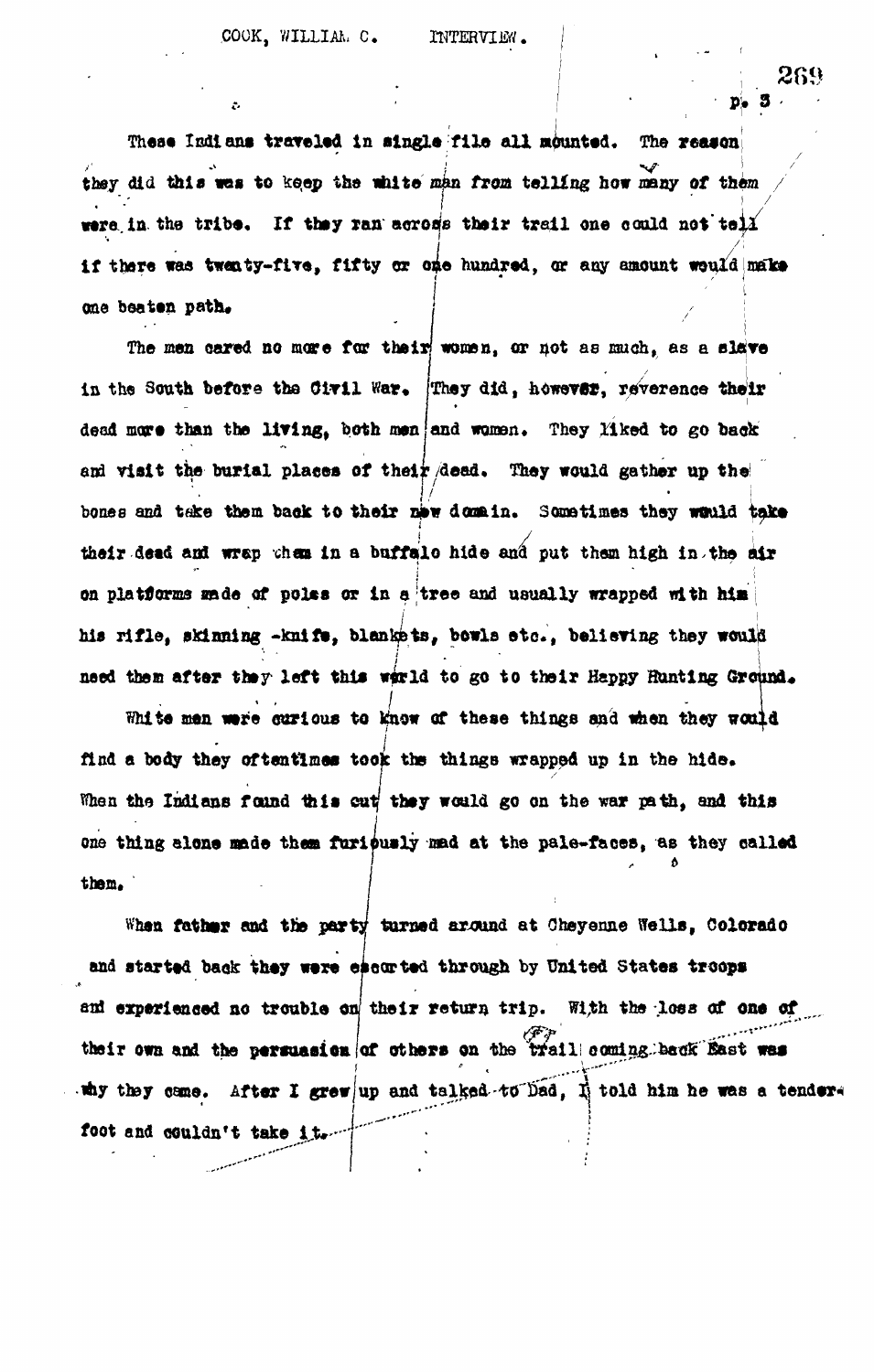COOK, WILLIAM C. JNTERVIEW.

270

 $p<sub>0</sub>$ 

**after he returned to Missouri he became anxious to go to Arkansas /** end cover some of the ground he had gone ever while in the Afmy, under General Price and finally settled at Waldron, Arkansas next the now present LeFlare County Line and started practicing medicine. "A saddlebag doctor" of course. It was while here he met my mother and married her, I was born in Weldron, Arkansas in 1876 as I have told  $y_{01}$ .

When I was six or seven years old, we ploved to what was then known as Skulleville in the Indian Territory and he practiced there. He would get his medicines from Ft. Smith, Arkansas, sometimes by steamboat, sometimes he would ride over there after it himself. He had certain days he would go to certain places, for example; he would go to Shake Rag, now Bokoske, Oklahoma next day/to Hogtown, now **darterville**, Cklahoma and another day to Cashaw, (now no more). A drug store finally opened-up at Cashaw run by a man hamed Newman, also one at Hogtown by a Mr. Fulsy. **Cashaw run by a nan/£aj»d Newaian, also one at Hogtown by a Mr.** also one at Skul*l#*ille which father owned himself. If one at Skulleville i wanted medicine and mother did not know about it, they would have to come back after it, the day father would be back, or do without it.<br> **///11/2012/2012/2012/2012/2013/2014** Texas & Determinate Soundary

OPENING OF HHE SAC & FOX. Iowa & Potawatomie County.

claim.

Father/learned of the opening of the Potawatamie Countyy and he moved /<sub>the</sub> *blosset* he / **to compositive/ and brances he controlled according to the right points the •opening./ I was about fourteen years old then\* He started doctoring / / I** there and waiting for the opening so he could stake his claim. Johnsonville **was on the South Canadian River and he was doctoring is the Potawatomie** County yeven before the opening. He made the opening all right and get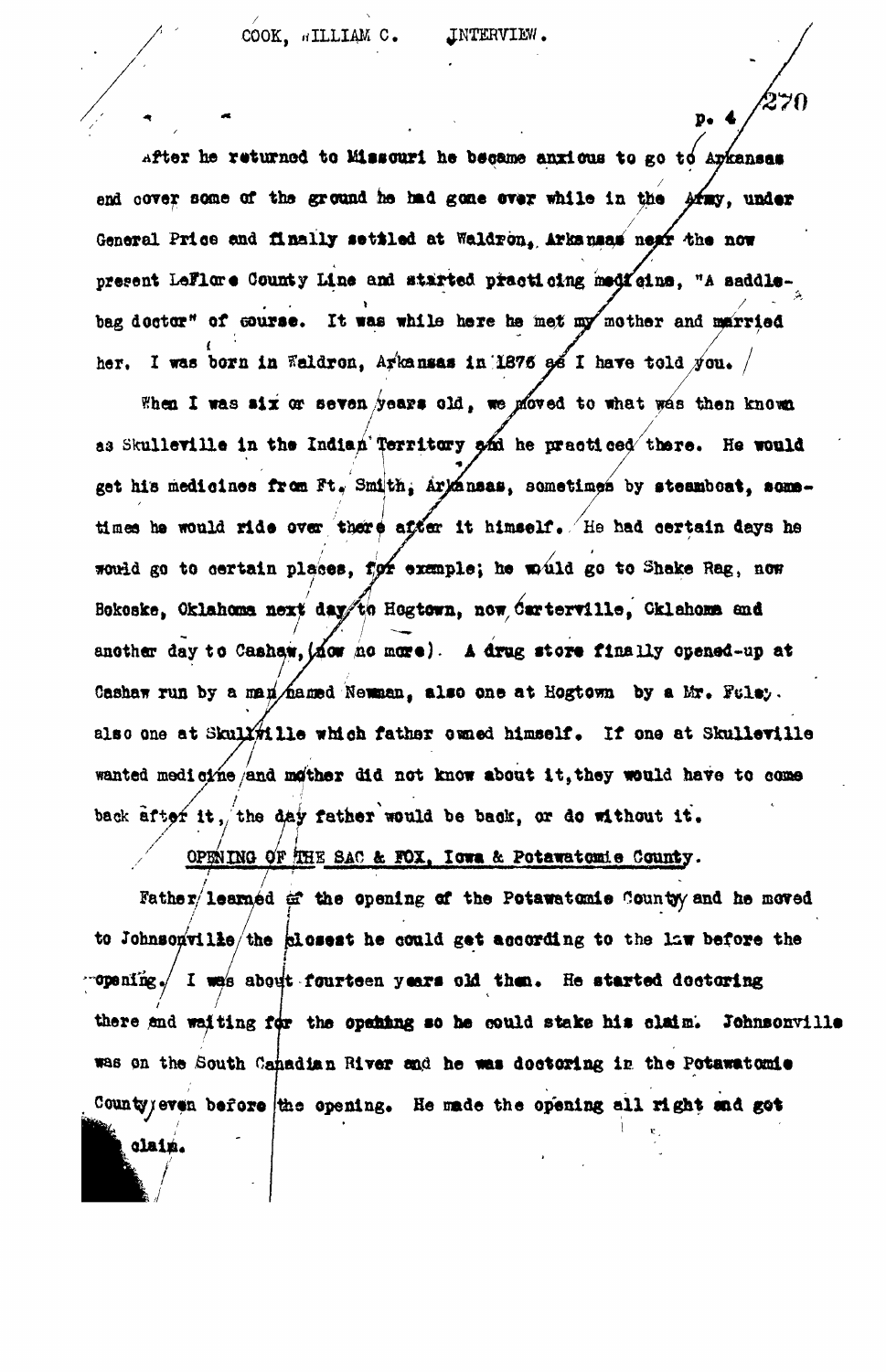271

After all he did he gave it up. He had my uncle to stay on it for awhile and when he left it that was the end of the claim for my father.

He moved back there from Johnsonville, I. T. to Skulleville, I. T. and father continued as a doctor until he died, at Spiro, Oklahoma. Skulleville passed out when the K.C.S. R.R. built through the Choctaw Nation in 1894 and Spire was the name of the new town placing it back from the Arkanaas River a short ways. I married a girl over  $/4t$  Cowlington, I. T. and by father financing me together with hat I had/edrned I surted farming and am still pursuing this occupation but with/the loss of my parents. Sickness and bad crops and other causes I am/far from being in the shape I used to be financially for now I own nothing.

#### GHOST TOWNS

Railroads caused the passing out of many little villages. I remember, as I said before, Shake Rag, Hogtown, Cushaw and others all in Leftlers  $G_0$ /

# **RAILROADS**

The K.C.S. built through the Choctaw Nation in 1894 and likewise the C.O.& G. now the Rock Island. The Ft. S & W R.R. and the Midzand Valley R.R. in 1907 or 1908.

The Iron Mountain R. R. built out of #t. Smith, Arkansas through the territory in 1886.

#### STTAMBOATS ON THE ARKANSAS RIVER

 $\n *ma*\n$ I remember the Wm. Drew, Border City, Lucy Walker, Monumette, Myrtle B. and there was others that came to Skulleville but I can't regall them now.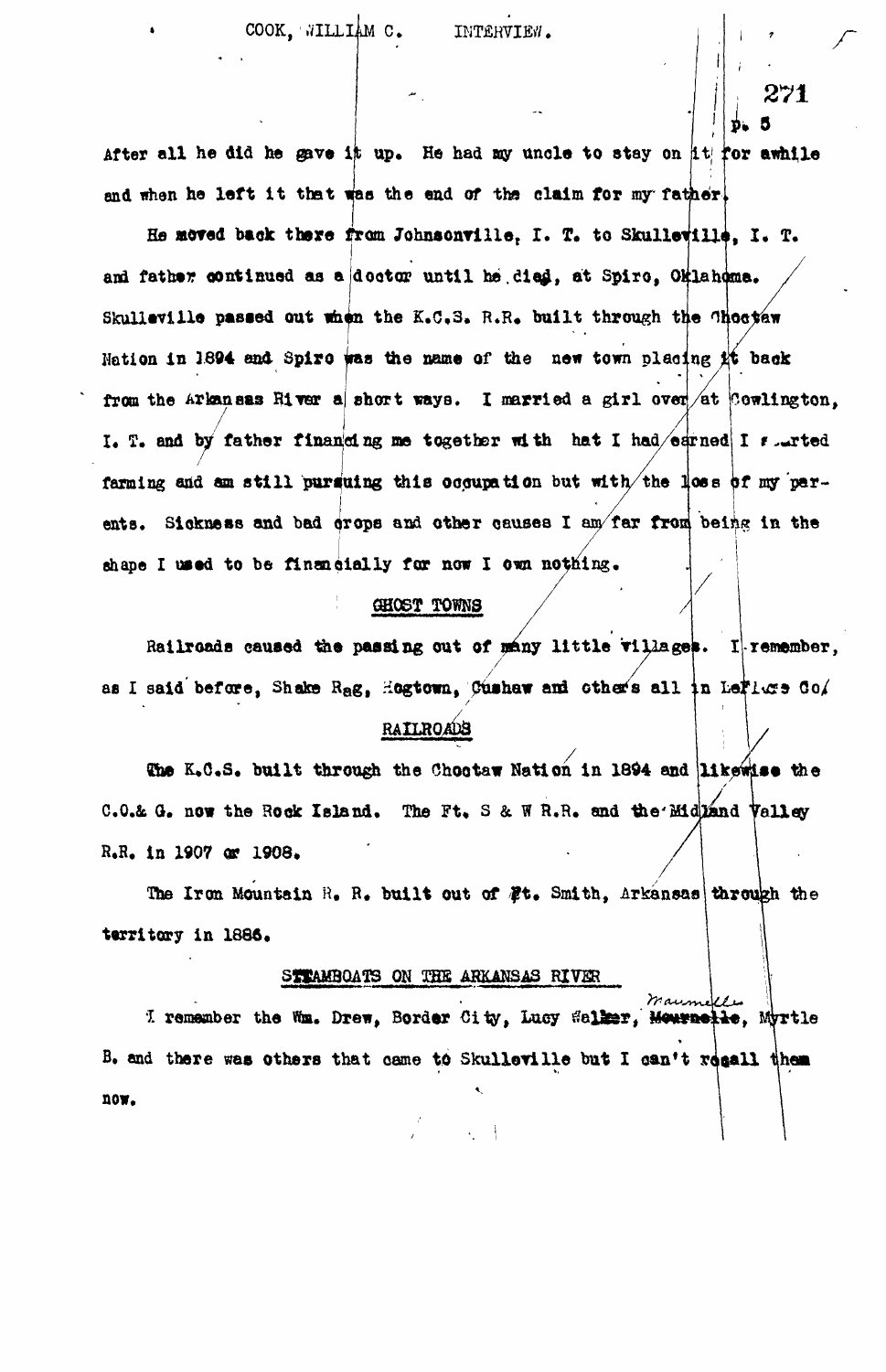**COOK, WILLIAM C. INTERVIEW.**

272

# **FERRIES**

**iirst,I will explain that between Webber Falls, I. T./and Ft. Smith, / alontgthe Arkansas River was what we called bostons, each bottom had a nans, going down the Arkansas River from Webber Falls, I. T. wa» the Tamoha Bottom. There was a steam ferry across the rlrer at Tamoha next Salvor Bottom, with no ferry, Blalne Bottom, with a ferry by a nan named Foreman, Cuahaw Bottom., with a ferry/by a man named Sharver and** later acquired by my father. This ferry was 2<sup>1</sup> miles above Redland and **I worload on it some and last the Paw'Paw 3ottom near the present town of** Braden, Oklahoma with a ferry but have forgotten the name. Bob Vanfr had **a ferry across the Canadian River about seven miles!up stream from Its mouth/ The ferry at Webbers was first a pole ferry than a sable and / then a steam** *terry. JOB* **Lynch and Dr, Oempbell owned this fwry. Ballet** *f* oreman had a ferry on the Illinois River about eight miles up stream from its mouth on the old stage road from Ft. Gibson, I. T. to Ft. **Arkansas\***

# **U . S . MARSHALS**

I knew Tine Hughes, Bazz Reeves, Ike Rogers, Bud Ledbetter, Chap. **Barnhill, a fellow named Stanfield, I have forgotten his first/name,** but he was a dear friend of my fathers, also Heck Thomas,  $\epsilon \chi$ d I guess Bill Tilghman is about all.

#### RANCHES

There was a few small ranches around the country. I recall the Will Choate Ranoh, Nip Blackstone, Sr., Ranoh, Joe Lynch Ranch, but <sup>†</sup> **never oared for ranch-life and only gave them a passing notice. ,**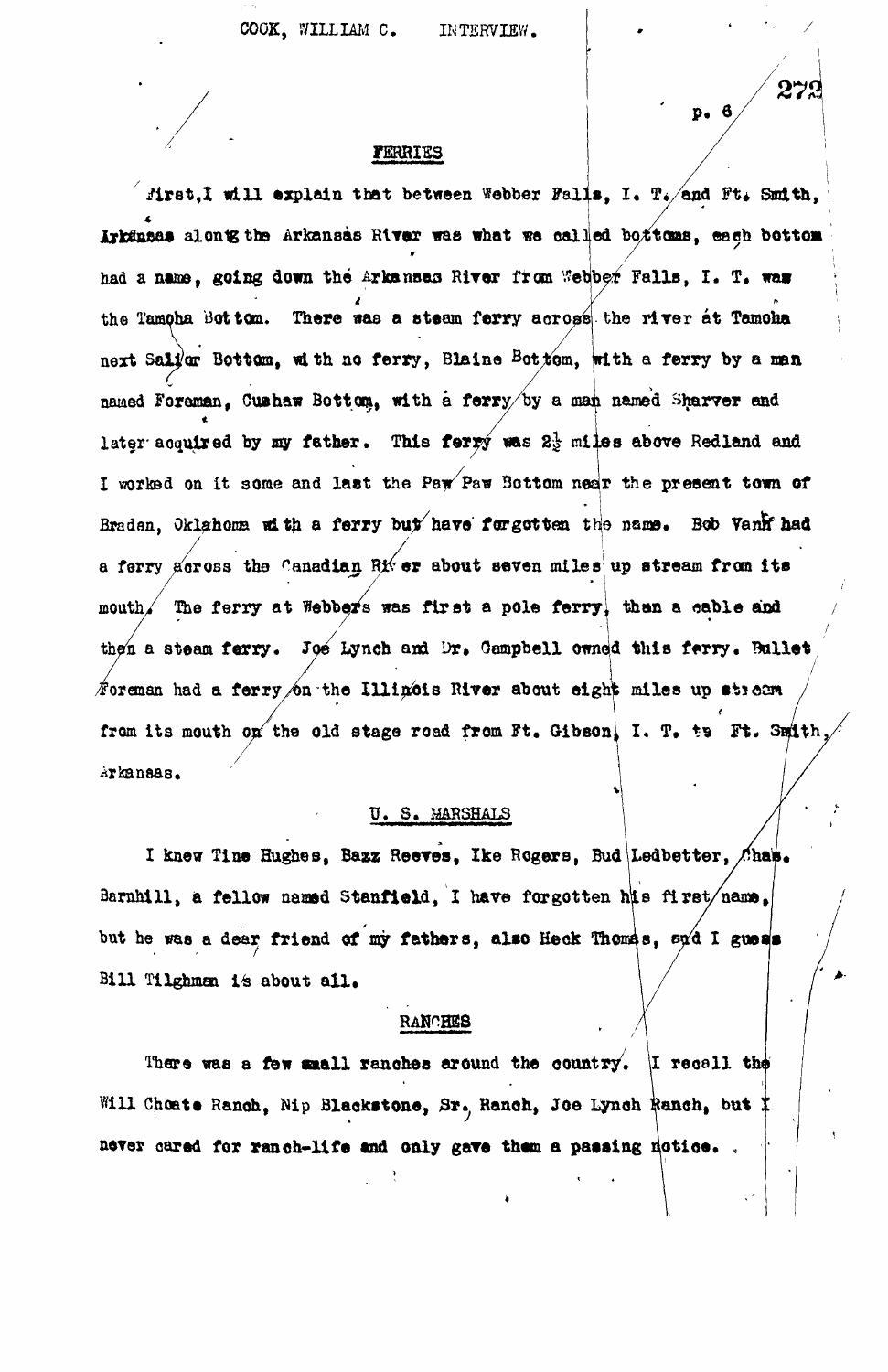#### **COOK,** *UTJLLIJM.* **C\*** INTERVIEW.

# **OUTLAWS**

I knew "herokee Bill, Bill Nails, Bill Cook, Buck gang- three of them. I say I knew them but it was duly at sight. I did go to Ft. Smith to see Cherokse Bill hung, and it saw others in jail at  $\mathbb{F}$ t. Smith but I was only a spectator sach time and have forgotten them. Al Jennings and Frank Jennings 1 remember them. If I ever saw the Dalton boys. I can't recall it but has a best me Frank Dalton was killed in  $\mathbf{F}$ **It am** *B***OD DAITON USS T** U. S. Marshalls before they started their lawlessmess.

The Daltons were all raised up around Coffeyville, Kansas and were respectable people and that Louis Dalton, father of the boys was loved by everyone. Louis died in 1889, the year they opened the Oklahoma County for settlers. **|**

# INDIANS

The only Indians I know were the Choctaws. I have seen wild Indians but somebody tamed them before I saw them, Choetews, of course, had their peoultar way  $|$ of/living, but-did<sup>l</sup>, *I* guess, the best they could, under the oir cumstances. They got their bread money from the Government, along with other little payments. They could buy what they wanted, as far as their money went, from the stores at  $\frac{1}{2}$  and  $\frac{1}{2}$  or St. Smith, Arkansas. I use to think there was more Indians in  $Ft$ . Smith than any place to be found, in the Territory. Of course, they lived in log cabins, lived on wild game, wild fruit and wild berries, a great deal. Had their peculiar me, wild fruit and wild fruit and wild berries,  $\frac{1}{2}$  Had the intervals of the intervals of the intervals of the intervals of the intervals of the intervals of the intervals of the intervals of the intervals of the int dishes to eat, and prepared their food some different from we whites,  $\uparrow$   $\uparrow$   $\uparrow$   $\uparrow$   $\uparrow$   $\uparrow$   $\uparrow$   $\uparrow$   $\uparrow$   $\uparrow$   $\uparrow$   $\uparrow$   $\uparrow$   $\uparrow$   $\uparrow$   $\uparrow$   $\uparrow$   $\uparrow$   $\uparrow$   $\uparrow$   $\uparrow$   $\uparrow$   $\uparrow$   $\uparrow$   $\uparrow$   $\uparrow$   $\uparrow$   $\uparrow$   $\uparrow$   $\uparrow$   $\uparrow$   $\uparrow$   $\uparrow$   $\uparrow$   $\uparrow$   $\uparrow$   $\uparrow$ at the whites we want the the there are the things of the things  $\frac{1}{2}$ and they tried the things we liked.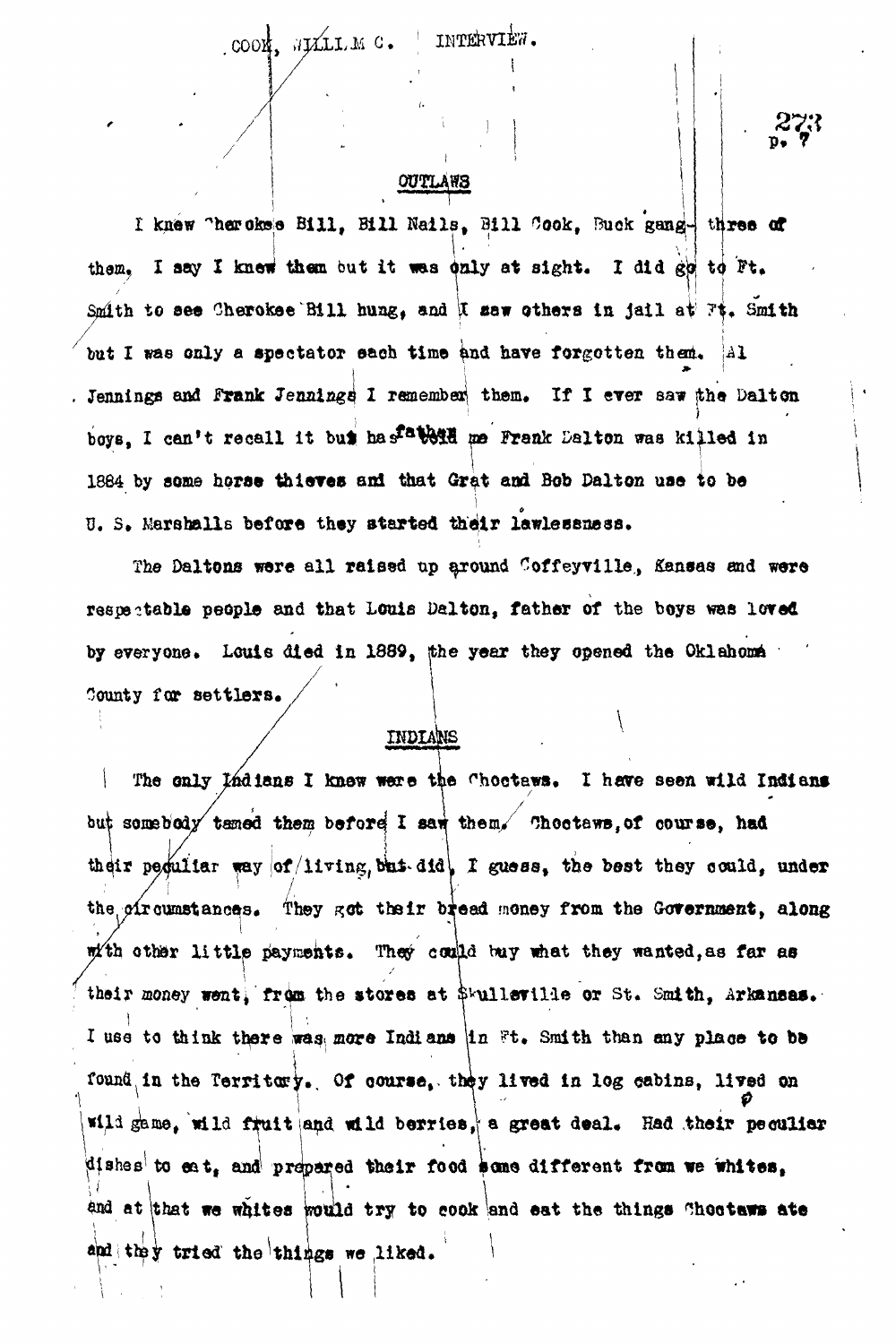$P. 8 274$ We all went to school together, in log school houses, some times a house, studied out of the same books and all in all we got along pretty  $_{200d}$ , what hurt the Indians in this country. I think was when they did away with the tribal laws. They felt that the white people thought they could not govern themselves and why govern them, for they knew it was the whites that were bandits and outlaws and criminals going to jail at it. Smith. If an Indian was told under the old law to show up for a crime and the result was so many lashes at the, post,Mr. Indian would be there. Do you reckon a white man would, cortainly not, and even today white . Indians, all have to make a bona fide bond to save being kept in jail until the day of trial.

The Indians today will tell you that the white man want live up to his lawe why should an Indian, and they mean from ashington,  $D_0$ . C. down to the J. ?, Court. Every Indian in the Five Tribes feel they hare been unjustly treated more for this one thing than all the rest.

#### INDIAN MEDICINES

The "hootaws doctored themselves with roots and herps to a great extent. They used bone set, butter-fly root, sasafras bark, and many  $\frac{1}{2}$ others I can't recall. A fullblood would die before he would have a white doctor unless same white man or half breed would parsuade him. An Indian would take any kind of medicine that was made into a liquid, but when it came to taking a pill or cupsule now that was something different. But as time went on and lives were saved by white doctors, they began to get more confidence in them. You see doctors in those days, had to be a destist, eye, ear and nose specialist and in fact  $\cdot$ handle all cases from pulling a tooth to obstetric cases as well as  $\cdot$ being a surgeon.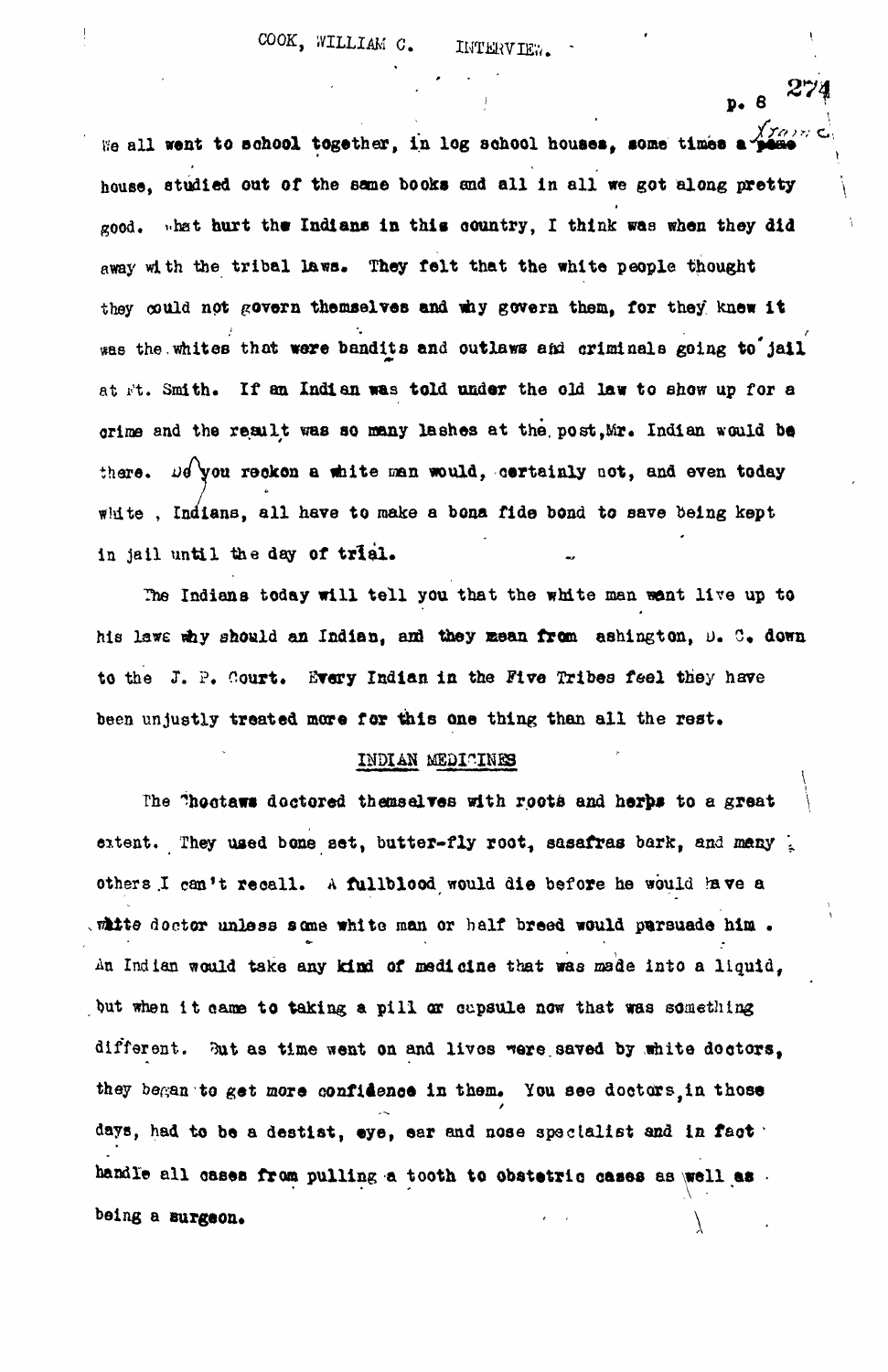The Indians had among them  $m1d + w1w$ qB and few times was father syer went for when a new fullblood baby was born. There wasusually in every neighborhood a midwife for even the whites and the doctor was raced for, only when the mother and babe or either was not expected to live. hany a mother died in the early days, as well o. the babes for the want of medical attention. Sanitary conditions in many instances were the results of deaths together with exposure account of housing conditions to these mothers.

COOK, .ALLIAM\C. | | INTERVIEW.

# BOBIAL OHOUHDS

I know of several old family cemeteries in LeFlore, Gounty. On nearly all old home places was a family cemetery, usually located on high ground so that it naturally drained itself of water. In some places hj $\mathcal{L}$  is naturally drained itself of water. In some places itself of water. In some places itself of water. In some places it is not water. In some places it is not water. In some places it is not water. In some plac markers and tombs are placed, made of natural stone and later a or lime stone to the stone tomba bound, comparison to that would, come that would, come that would, come through the country taking orders for the mass  $\sigma$  them. They can reflect with the mass  $\sigma$  samples  $\sigma$ and from this book you would select the kind you wanted and one that would fit the purse. These  $\frac{1}{\sqrt{2}}$  usually came from  $\boxed{Ft}$ . Smith, arkaisas and Little Rook, Arkansas.

The Choctaws had peculiar burials. If one should die in the household, they wrapped him in blankets, bedecked them with beads and jewelry, and would lay them in a comfortable position upon the log rafters of **i** *\* the cadin in which they died and would leave them there and they would go about to build another cabin for the ones living to use for their lives. The reason they placed them upon the rafters was to keep the. coyotes, wolves and varments from getting to the bodies. This practice of burying their dead ceased in 1889 or 1890 when the Government officials

of buryirig their dead cea«» or  $\mathcal{L}_{\mathcal{A}}$  in 1869 when the Government of  $\mathcal{L}_{\mathcal{A}}$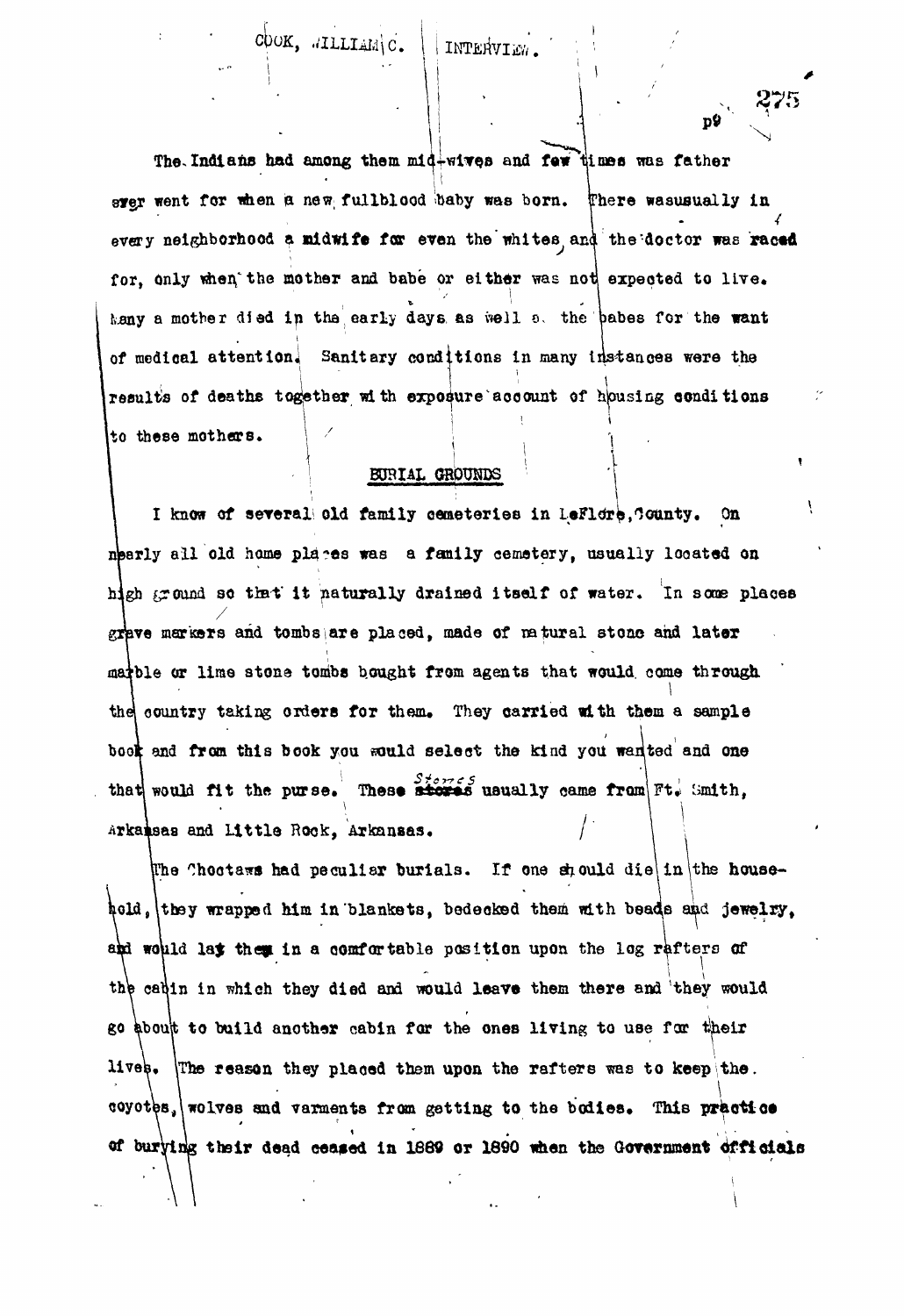$\tilde{p}$ . 10  $276$ 

made them build  $\sim$  coffins and place the corpse in-them and bury their dead as we do now«

AGRIOPMENTS OF AGRIOULTURE AND COAL INDUSTRY IN THE CHOCTAW NATION. The Chociaw Indians were farmers. They did not farm extensively and a fullblood's tarm was just a clearing in the forest and they would build a rail fence afound the clearing. Their farm buildings were small usually of log construction, and their homes were log houses of one and two rooms.

They reised a few acres of corn, had a garden of the common garden vegetables. The stock, cattle and hogs all ran on open range. Some times  $_{10}$ gs were penned to be fattened and these were the only ones that ever got grain to eat. **, i**

 $\land$  "heir living was plain and simple and lived on nearly everything produced at home.

 $_{\text{in}}$  the railroads built through LeFlore. Haakell and other counties, <sup>19</sup> it orders booms great changes in the rire of not only the Instance on rail the people. 0om;:ercial centers were more accessible. Mail more regular, and deposits of coal long known to the people were brought within reach, in fact-the Hook Island R.  $R_{\bullet}$ , K. C. S. R.  $R_{\bullet}$ , Ft. S. & W. R. R. and the M.V. R. R. built their roads so they would traverse through the country on which these deposits were located. Mines opened up and this became one of the greatest industries in the Chootaw Nation and has remained so even until today.

Faming progressed steadily in the fertile valleys of Sugar Loaf,  $\cdot$ binding Stair, & kiamichi Mountains and along the bottoms of the Arkansas, Canadian,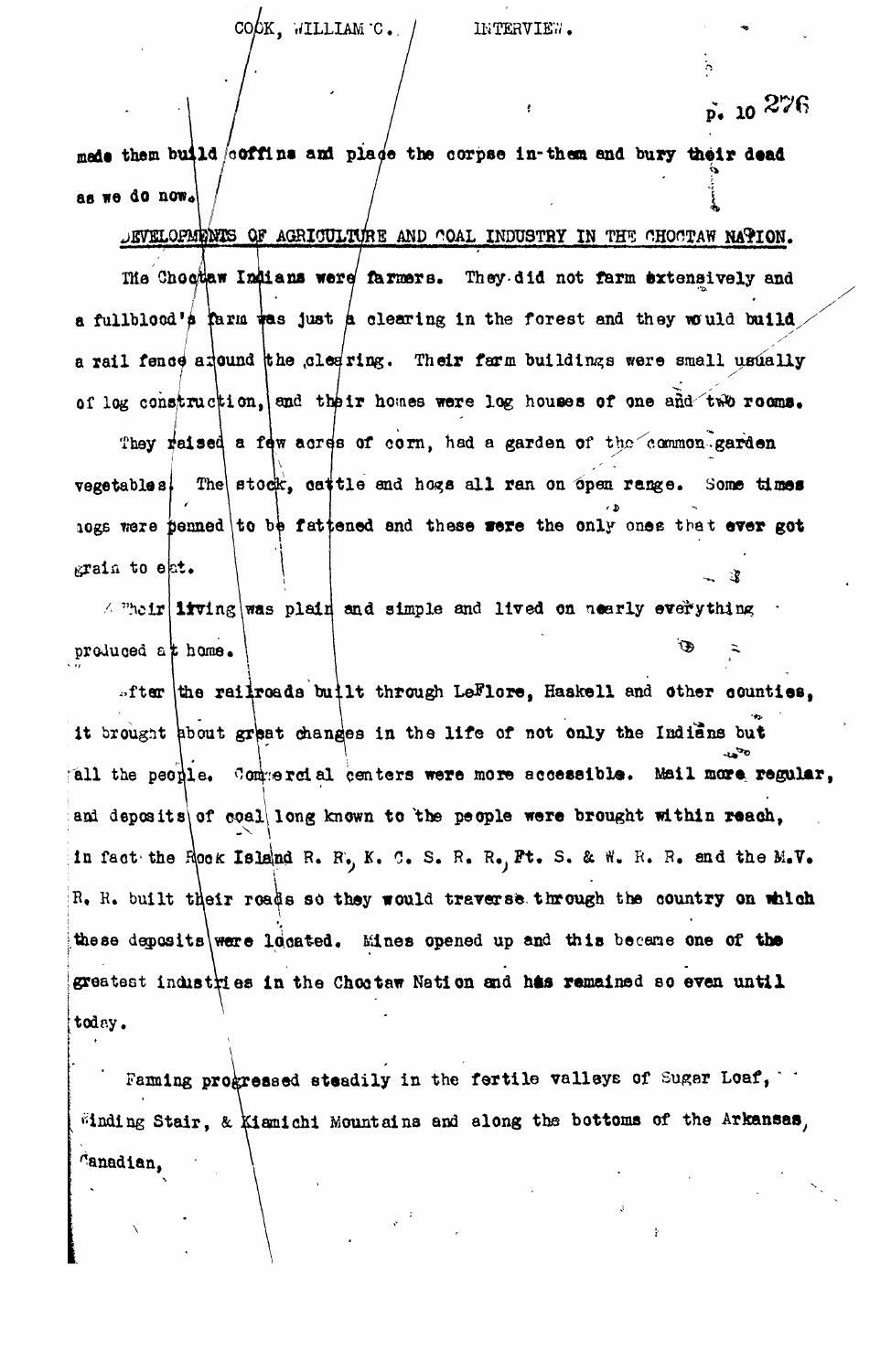Poteau Rivers and other streams and instead of raising only enough of agricultural products for home/consumption they began raising cotton, corn, wheat, oats as well as live stock for the markets.

#### SCHOOLS & CHURCHES

The school which I attneded at Skulleville was about the average as to housing facilities. It was built of native pine lumber with large fire place. The floor was built of native pine boards and not surfaced and  $\pm$ kept us kids busy who was large enough to pull our own splinters out of our feet for we all went barefoot. The teacher would have to quit teaching lots of times to pull splinters out of the little kids feet.

I studied the old Blue Back speller and the Rays Arithmetic as long as I wert to school. We didn't change book every moon like mine do now. Indians and whites all attended school together, also church, Church throughout the territory was usually held in the school houses but in - v ed the summer churoh was held under arbours "Camp Meetings" last a week or two at a time. The preacher had a circuit, he would come and usually lived with some of the sambers *&s* long as he held meetings in that community as well as care for his horse. His living was all gratis as he paid nothing for his keep, and. the laet meeting \he held in the community, what we called protactea meeting, the people would all chip in and give him some money, a new-suit, or maybe a new saddle and bridle.

There were different denominations of preachers, but they were mostly Methodist, Presbyterians and Paptist. There were Indian Missions but I-never lived near or, went to any of them.